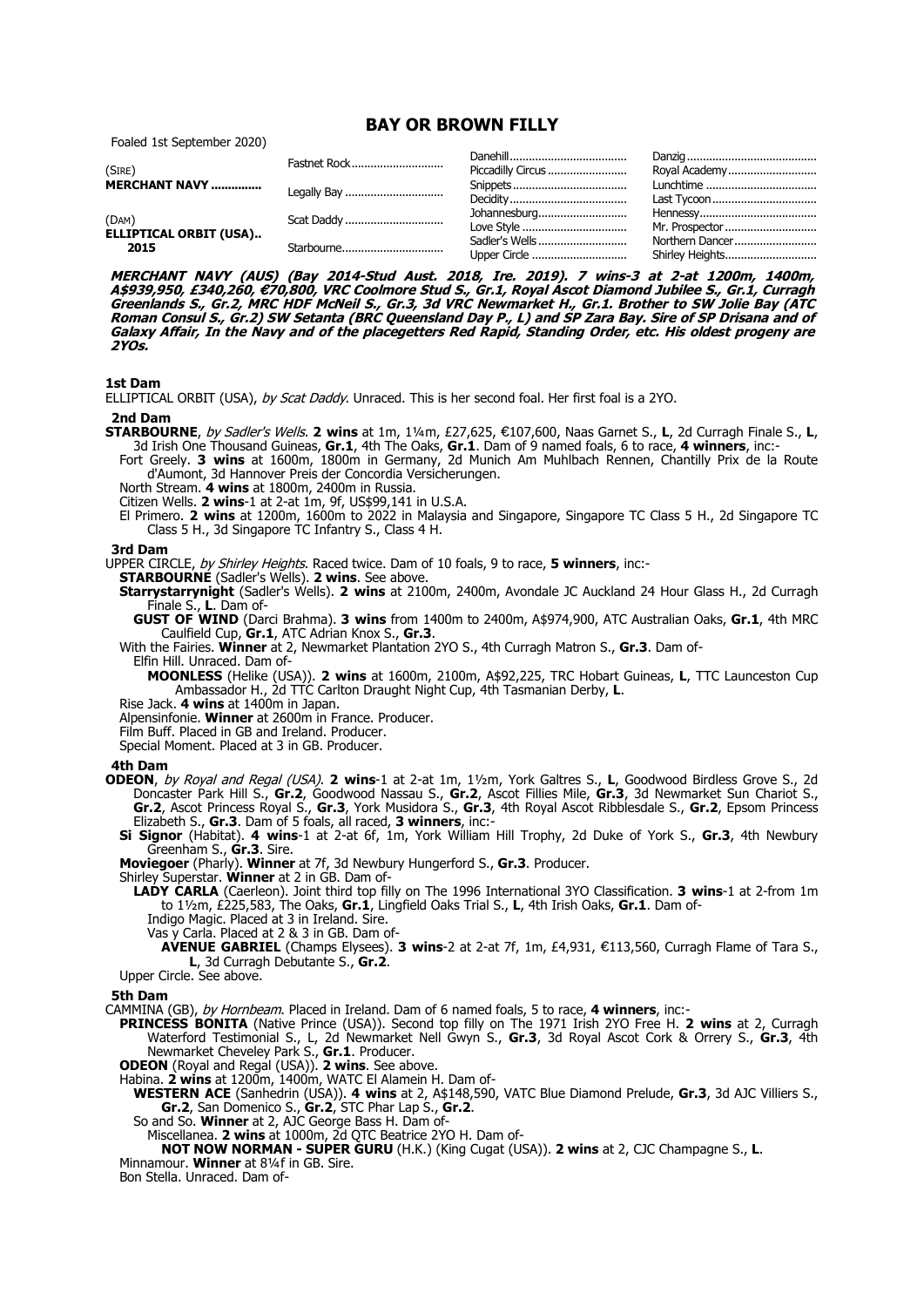Constella. **Winner** at 1200m, 3d Avondale JC Point Chevalier H. Dam of-

**GROOMING** (Nassipour (USA)). **11 wins**-1 at 2-from 1400m to 3200m, US\$136,178, A\$538,500 in U.S.A. and Aust, QTC Brisbane Cup, **Gr.1**, VRC Navy Day H., Rothsay H., VATC Orrong H., Dandenong H., 2d VATC Herbert Power H., **Gr.2**, GCTC Prime Minister's Cup, **Gr.2**, VRC St Leger, **Gr.3**, Admirals H., 3d VRC Craiglee S., **Gr.2**, 4th VATC Herbert Power H., **Gr.2**, BATC Labour Day Cup, **L**.

**6th Dam**

- **ZANZARA**, by Fairey Fulmar. **4 wins**-2 at 2-at 5f, 6f, Epsom Acorn S., L, Cicero H., 3d Goodwood Stewards' Cup H., L. Dam of 17 foals, 16 to race, **14 winners**-
	- **SHOWDOWN** (Infatuation). Second top colt on The 1963 English 2YO Free H. **6 wins**-4 at 2-at 6f, 1m, Newmarket Middle Park S., Gr.1, Royal Ascot Coventry S., Gr.2, Queen Anne S., Gr.3, 2d Newbury Lockinge S., Gr.2, 3d Goodwood Sussex S., Gr.1, Kempton Two Thousand Guineas Trial S., L, 4th The Two Thousand Guineas, Gr.1, Ascot Queen Elizabeth II S., Gr.2, Diadem S., Gr.3. Champion sire.
	- **MATATINA** (Grey Sovereign). **5 wins**-2 at 2-at 5f, 6f, York Nunthorpe S., Gr.2, Goodwood King George S., Gr.3, Epsom Westminster S., L, Ripon Great St Wilfrid H., L, 2d Newmarket July Cup, Gr.2-twice, Royal Ascot King's Stand S., Gr.2, York Nunthorpe S., Gr.2, Ascot Cornwallis S., Gr.3, Goodwood Molecomb S., Gr.3, Newmarket Palace House S., Gr.3.Never unplaced in 15 starts. Dam of-
		- **NEW CHAPTER** (Crepello). **4 wins**-1 at 2-from 1000m to 1600m in GB and France, Doncaster Lincoln H., L. Sire.
		- **SUNNY CIBOULETTE** (Erimo Ciboulette). Top colt on The 1980 Japanese 2YO Free H. **4 wins**, Hanshin Sansai S., **L**, Hanshin Daily Hai Sansai S., **L**. Sire.
		- **Kallissima** (Tudor Melody). **2 wins** at 1m, 2d Epsom Ebbisham S., **L**. Dam of-
			- Countess Camilla. Placed. Dam of-
				- Black Mini. Unraced. Dam of-
					- Lightning Crashes. **5 wins** to 1250m, 2d WATC Demons H., Geike H. Dam of-
						- Lady Xena. Placed at 3. Dam of-
							- **FREE TRADE** (Trade Fair (GB)). **9 wins** to 1400m, A\$481,685, to 2020-21, WATC Idyllic Prince S., **L**, Pinjarra Classic, **L**.
		- Steel Glow. Unraced Sire.
		- Miss Charisma. **Winner** at 2, Ascot Erroll S. Dam of-
			- **SILAHIS** (Silent Screen). **28 wins**, US\$407,249, Ellis Park Governor's H., **L**, Thistledown Cleveland Gold Cup, **L**.

Picatina. **4 wins** at 1m, 1¼m, Sandown Railway Apprentices H. Dam of-

- **PAGONIC** (Pago Pago). **8 wins** from 1600m to 2200m, A\$244,480, Bunbury Cup, **Gr.3**, 2d Pinjarra RC Millionaire Sires' S., **Gr.3**, 3d WATC Australian Derby, **Gr.1**, Strickland S., **Gr.3**.
- Picapago. Placed at 2, 2d AJC George Bass H. Dam of-
	- Wildwood Lady. Placed at 2, 2d WATC Godfrey White H. Dam of-
		- **MAROONED LADY** (Marooned (GB)). **2 wins**-1 at 2-at 1400m, 1600m, WATC Sires' Produce S., **Gr.3**, Edwards & Chaffey H., 3d WATC Keith Biggs H., Princess H. Dam of-
			- **SPECIAL HARMONY** (Spinning World (USA)). **10 wins**-2 at 2-from 1200m to 2500m, A\$1,879,580, VRC Oaks, **Gr.1**, MRC Thousand Guineas, **Gr.1**, STC Arrowfield Stud S., **Gr.1**, VRC Edward Manifold S., **Gr.2**, AV Kewney S., **Gr.2**, MRC Angus Armanasco S., **Gr.2**, Moonee Valley Oaks, **Gr.2**, MRC Autumn S., **Gr.3**, MVRC Silver Jubilee S., **L**, MRC Shame 2YO H., 2d VRC Wakeful S., **Gr.2**, MVRC Bill Stutt S., **Gr.2**. Dam of-
				- **LITTLE SURFER GIRL** (Encosta de Lago). **7 wins** to 1400m, A\$421,520, AJC Reginald Allen H., **L**, 2d VRC Herald Sun S., **Gr.3**. Dam of-

**FANGIRL** (Sebring). **4 wins** from 1200m to 1600m, A\$536,015, in 2021-22, ATC Light Fingers S., **Gr.2**, VRC Carbine Club S., **Gr.3**, ATC Reginald Allen H., **L**, 3d ATC Earthlight at Darley H.

- **KING CANUTE** (King of Kings (Ire)). **6 wins**-1 at 2-from 1000m to 3200m, A\$356,360, WATC Perth Cup, **Gr.2**, Penfolds Thomas Hyland H., Food for Fitness H., Acropolis H., Dawn Aptly 2YO H., Opening Twist H., 2d WATC Aquanita S., **L**, 3d WATC GA Towton Cup, **L**.
- **REDWOLDT** (King of Kings (Ire)). **3 wins** at 2, A\$317,540, WATC Karrakatta P., **Gr.2**, Perth S., **L**, Helen McCoy 2YO H., 2d WATC Winterbottom S., **Gr.2**, Sires' Produce S., **Gr.3**, Supremacy S., **L**, 3d WATC Smirnoff Lime & Soda Welter H., 4th WATC Lee Steere S., **Gr.2**.
- Gambei. **4 wins**-2 at 2-from 1100m to 1800m, A\$151,485, WATC Magic Millions Perth 2YO Classic, Eat More Fruit'n'Veg H. Dam of-
- **REPRISAL** (Galileo (Ire)). **7 wins** from 1700m to 2250m, A\$345,283, TRC Hobart Guineas, **L**, 2d Tasmanian Derby, **Gr.3**.
- Sad Eyed Lady. Raced twice. Dam of-
- **DOUBLE HEART** (Lion Heart (USA)). **2 wins** at 2, A\$98,600, QTC JF Meynink S., **L**, Qld Tatt's RC Hamilton Hotel 2YO H.
- Capaholic. Placed. Dam of-
- **MAPPERHOLIC** (Mapperley's Star). **7 wins** to 1400m, A\$299,155, WATC Raconteur S., **L**, 3d WATC Railway S., **Gr.1**.
- Picamera. Unraced. Dam of-
	- **BUSINESS BEAT** (Haulpak). **7 wins**-5 at 2-to 1400m, A\$120,625, WATC Supremacy S., **L**, NJ Way S., **L**. Sire.
	- Chantelisa. **Winner** at 2, WATC Rentokil Sanitact H. Dam of-
		- **OXIDATION** (Metal Storm (Fr)). **2 wins** at 1400m, WATC Challenge S., **L**, 3d WATC Sheila Gwynne S., **L**. Stormy Business. **6 wins** to 1300m, WATC Parliament H. Dam of-
			- **BEAT THE STORM** (Scenic (Ire)). **10 wins** to 1400m, A\$444,120, WATC Belmont Sprint, **Gr.3**, Birthday S., **L**, Business Beat Welter H., 2d WATC Birthday S., **L**.
			- **LIKE AN EAGLE** (Oratorio). **6 wins** at 1100m, 1200m, A\$225,200, MRC (Mornington) Hareeba S., **L**, WATC Rangeview Stud H.
		- Crown Around. Raced once. Dam of-
			- My Name's Trixie. Unraced. Dam of-
		- **TRIX OF THE TRADE** (Trade Fair (GB)). **6 wins**-1 at 2-to 1500m, A\$273,825, to 2021-22, WATC Challenge S., **L**, Pinjarra RC Breeders Classic, **L**.
	- Matilda Waltz. Unraced. Dam of-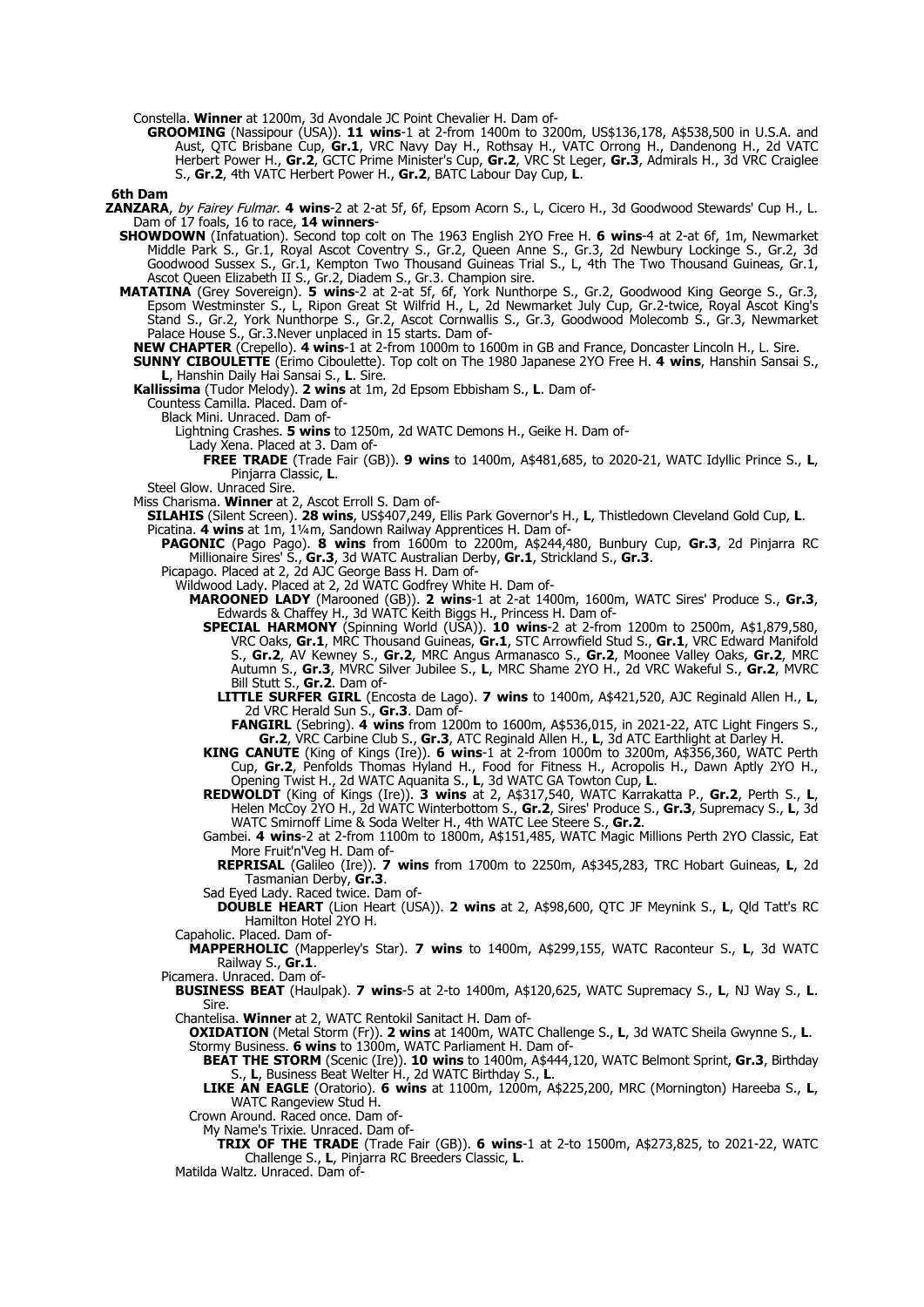- **OLD FASHION** (Metal Storm (Fr)). **10 wins** from 1000m to 1600m, A\$705,650, WATC Railway S., **Gr.1**, Hyperion S., **Gr.3**, RJ Peters S., **Gr.3**, Asian Beau S., **Gr.3**, Belgravia S., **L**, Challenge S., **L**, Fairetha S., **L**, Bunbury S., **L**, 2d WATC Winterbottom S., **Gr.2**, RJ Peters S., **Gr.3**, Belmont Sprint H., **Gr.3**, Ruabon Cup, **L**.
- Mill George. **2 wins** in U.S.A. Sire.

Matinella. **Winner** in GB. Dam of-

Surfer Girl. Unraced. Dam of-

**IL BACIO** (Royal Academy (USA)). **7 wins** to 1400m, 152,234,000¥, Niigata Ibis Summer Dash, **L**, 3d Niigata NST Open S., **L**.

Fairway Fun. Unraced. Dam of-

**AVERAGE GAME** (Century). **Winner** at 2, VATC Debutant S., **Gr.3**. Sire.

Greenwich Pike. **7 wins** to 1400m, VRC Mowbray H. Dam of-

**RECHABITE** (Noalcoholic (Fr)). **6 wins**-2 at 2-from 1200m to 1600m, A\$684,500, VRC Sires' Produce S., **Gr.1**, QTC Ansett Cup, **Gr.2**, SAJC Angas Brut Classic S., **Gr.3**, AJC Squatters' H., **L**, VRC Criterion H., **L**, Qld Tatt's RC Tattersall's Mile, **L**, 2d VRC Bobbie Lewis H., **Gr.3**, Mollison H., **L**, Qld Tatt's RC Mercedes-Benz S., **L**, QTC Ascot H., **L**, 3d QTC Stradbroke H., **Gr.1**, VRC Bobbie Lewis H., **Gr.3**. Sire.

**CENTURY PIKE** (Century). **2 wins**-1 at 2-at 1000m, 1400m, A\$179,450, VATC Tranquil Star S., **L**, 2d VRC Sires' Produce S., **Gr.1**. Dam of-

La Favorisee. **Winner** at 1200m in South Africa. Dam of-

**FAVOURITE ISLAND** (Lizard Island). **9 wins** from 1000m to 1600m, R479,810, Fairview East Cape Breeders S., **L**, 3d Kenilworth Sceptre S., **Gr.2**.

Raffle King. **Winner** at 1300m. Sire.

Bryan Station. **Winner** at 2. Dam of-

Twilight Tear. **Winner** at 1100m. Dam of-

**TWILIGHT SPY** (Bletchley Park (Ire)). **10 wins** to 1500m, A\$267,620, WATC Easter S., **Gr.3**, Australia Day S., **L**, Starstruck Premium Classic, **L**, 3d WATC HG Bolton Sprint H., **L**.

**FARFALLA** (Crocket). Joint third top filly on The 1969 English 3YO Free H. **3 wins** at 2, Royal Ascot Queen Mary S., Gr.2, 2d Newmarket Cheveley Park S., Gr.1, 3d Newmarket Nell Gwyn S., Gr.3. Dam of-

Falabella. Raced twice. Dam of-

**TIMEKEEPER** (Exbourne). **4 wins**-3 at 2-to 1500m, £80,842, US\$8,925, Milan Premio Giuseppe de Montel, **L**, 3d Curragh Beresford S., **Gr.3**. Sire.

Fit as a Flea. Unraced. Dam of-

Cape Flat. **2 wins**-1 at 2- in U.S.A. Dam of-

**MERLONI** (Level Sands). Champion Imported 2YO Colt in Panama in 2003. **Winner**, Panama Clasico Cuerpo de Bomberos, **L**, 2d Panama Clasico Ano Nuevo, **L**. Sire.

**ENRICO** (Sica Boy). **3 wins**-1 at 2-from 6f to 1m, Epsom St James's S., L, Ascot Clarence House S., L, Victoria Cup H., L, 2d Newbury Hungerford S., Gr.3. Sire.

**DUKE ELLINGTON** (Prince Tenderfoot). **3 wins**-2 at 2-at 5f, 7f, Newbury Victoria Cup H., **L**, 2d Newmarket Middle Park S., **Gr.1**, Epsom Diomed S., **Gr.3**, 4th Goodwood Waterford Crystal Mile, **Gr.2**. Sire.

**Triaca** (Molvedo). **7 wins** at 1¼m, 1½m, 2d Sandown Westbury S., Gr.3, Kempton Coventry S., L. Sire.

**Milistrina** (Milesian). **Winner** at 2, Curragh Bandon S., 3d Kempton One Thousand Guineas Trial S., L. Dam of-

Militello. **2 wins** at 7f, 1m in GB. Dam of-

Making Money. Unplaced. Dam of-

Jane Brust. **5 wins** at 1600m, Chantilly Prix du Gros Caillon. Dam of-

**JOURSANVAULT** (Verglas (Ire)). **5 wins**-4 at 2-at 1000m, 1600m, €156,550, US\$5,799, Maisons-Laffitte Prix Montenica, **L**, 2d Chantilly Prix de la Jonchere, **Gr.3**.

In the Family. Placed at 2 in GB. Dam of-

**SHOWZAM** (Khozaam (USA)). Joint third top filly on The 1991-92 2YO Free H. **Winner** at 2, Avondale JC Classic S., **L**, 4th ARC Soliloquy S., **L**.

Enticement. **3 wins** at 2, Goodwood Lavant S., 4th Royal Ascot Queen Mary S., Gr.3. Dam of-

Lady Hester. **3 wins**-1 at 2-at 5f, 6f, Phoenix Park Athlumney H. Dam of-

**L'IRRESPONSABLE** (Ile de Bourbon). **2 wins** at 1800m, Evry Prix Daphnis, **Gr.3**, 2d Milan Premio Federico Tesio, **Gr.2**, 3d Longchamp Prix de l'Avre, **L**. Sire.

**NAJABA** (Touching Wood (USA)). **7 wins** from 1200m to 1800m, NZ\$75,555, CJC South Island Thoroughbred Breeders' S.H., **L**, 3d Te Aroha JC New Zealand Thoroughbred Breeders' S., **Gr.2**.Set NZ 1800m record time. Dam of-

Imzadi. **Winner** at 1600m. Dam of-

**CHARTREUSE** (St. Petersburg). **3 wins**-2 at 2-at 1200m, Cambridge JC 2YO Fillies S., **L**, Wanganui JC Racehorse Owners Association S., **L**. Dam of-

**PLATINUM WITNESS** (California Dane). NZ Bloodstock Filly of the Year in 2014-15. Top Filly on The 2014-15 NZ 3YO Free H (1200m-1600m). **5 wins** from 1400m to 2100m, NZ\$434,275, New Zealand One Thousand Guineas, **Gr.1**, Hawkes Bay Lowland S., **Gr.3**, WRC Desert Gold S., **Gr.3**, CJC Canterbury S., **L**, 2d New Zealand Oaks, **Gr.1**, Rotorua S., **L**, Wanganui Guineas, **L**, WRC Hiremaster 2YO H., 3d WRC Windsor Park P., **Gr.1**, 4th New Zealand Two Thousand Guineas, **Gr.1**, Waikato RC Sir Tristram Fillies Classic, **Gr.2**.

Zarnitsa. **Winner** at 1600m in NZ. Dam of-

**ZENNISTA** (Zenno Rob Roy (JPN)). **9 wins**-1 at 2-from 1200m to 2400m, NZ\$392,750, A\$199,500, ARC Sofitel Luxury Hotels S., **Gr.3**-twice, BOP RC Tauranga S., **Gr.3**, 2d New Zealand Oaks, **Gr.1**, 3d Brisbane Cup, **Gr.2**.

**Petite Hester** (Wollow). **4 wins** at 7f, Doncaster Dortmund H., 3d York Strensall S., **L**. Dam of-

Perioscope. Unraced. Dam of-

**LUCKY SPIN** (Pivotal). **5 wins** to 7¼f, £104,566, €11,420, York Summer S., Gr.3, Lingfield Chartwell S., **Gr.3**, Warwick Eternal S., **L**, 3d Goodwood Oak Tree S., **Gr.3**.

Aunt Hester. **Winner** at 2, Sandown Gardner Merchant S. Dam of-

**Dame Hester** (Diktat). **2 wins** at 1m, 9¾f, 3d Toulouse Prix Occitanie, **L**, Curragh Grangecon Stud 2YO Fillies S. Dam of-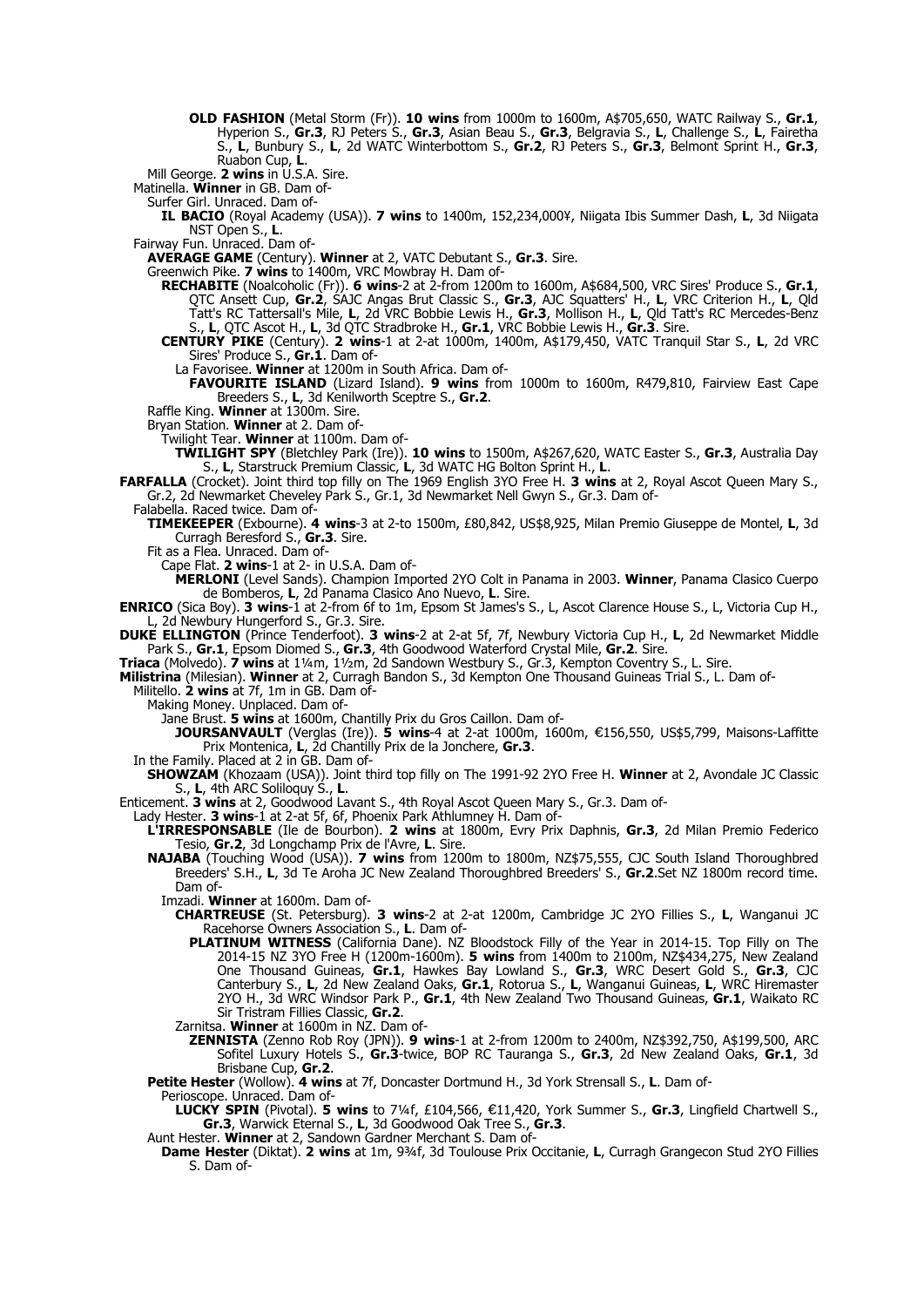- **DONNERSCHLAG** (Bahamian Bounty). Champion Older Male in Germany in 2016 (Sprint). **4 wins** at 1200m, 1400m, €136,300 in Germany, Baden-Baden Goldene Peitsche, Gr.2, Hamburg Hamburger Flieger Preis, **Gr.3**, Baden-Baden Benazet Rennen, **L**, 2d Hamburger Flieger Preis, **Gr.3**, Baden-Baden Benazet Rennen, **L**, Krefelder Sprint Cup, **L**, 3d Baden-Baden Silberne Peitsche, **Gr.3**, Munich Bayerischer Fliegerpreis, **L**.
- **IZZY BIZU** (Kodiac). **4 wins** at 2, Deauville Prix Six Perfections, **L**, 2d Newmarket Bosra Sham S., **L**. Dam of-

**DIZZY BIZU** (Caravaggio (USA)). 3 wins at 2, €116,150, in 2021, Chantilly Prix La Fleche, L, 2d Deauville Prix de Cabourg, **Gr.3**.

Aoife. **2 wins** at 6f in GB. Dam of-

**RESPLENDENT GLORY** (Namid). **6 wins** at 5f, 6f, £98,956, Sandown Sprint S., **Gr.3**, Scurry S., **L**, Newmarket Coral Sprint H., 3d Newmarket Exning H. Sire.

Esuvia. **3 wins**-1 at 2-at 5f, 6f, 3d Doncaster Totesport.com 2YO S. Dam of-

**PRINCE OF LIR** (Kodiac). **2 wins** at 2, Royal Ascot Norfolk S., **Gr.2**. Sire.

**NITRO BOOST** (Dandy Man). **3 wins**-1 at 2-at 5f, Tipperary Abergwaun S., **L**, 3d Cork Polonia S., **L**.

Mussorgsky. **2 wins** at 6f, 7f in Ireland. Sire. Little People. Placed, 2d Newmarket Clayton S. Dam of-

Impression. Unplaced. Dam of-

**HAULPRESS** (Haulpak). **5 wins**-4 at 2-at 1000m, 1200m, WATC Gimcrack S., **L**, 3d WATC Champion Fillies S., **Gr.2**. Dam of-

Piano. **3 wins** to 1300m, STC Canterbury Two Hundred H. Dam of-

**UPRIGHT** (Zeditave). **7 wins** at 1200m, A\$278,976, VRC Standish H., **Gr.3**, AJC Show County H., **L**, Cabra-Vale Golf Club Welter H., 3d AJC Shorts H., **Gr.3**.

- Feenagh. Unraced. Dam of-
- **LORD MORNINGTON** (Opera Prince). **6 wins**-2 at 2-at 1000m, 1100m, A\$100,625, VRC Maribyrnong P., **Gr.2**, Brian Courtney S.H., **L**, VATC Malvern H., Gwyn Nursery, 2d MVRC Great Western Champagne S., **L**, 3d VATC Christmas H., **L**.
- **TURJUMAN** (Gaius (Ire)). **5 wins**-1 at 2-from 1400m to 2050m, SAJC Port Adelaide Guineas, **L**, 2d SAJC Oaklands P., **L**.
- Domani. **2 wins** at 2, York Tadcaster S. Dam of-
	- Awenita. Unraced. Dam of-

**FLY AWAY SOON** (Lear Fan). **3 wins** at 1¼m, 1½m, Goodwood Glorious S., **L**.

Anna Lucasta. **4 wins** in U.S.A. Dam of-

**SPINDINI** (Prenup). **13 wins**-1 at 2-from 4½f to 9f, US\$270,787, Charles Town West Virginia Onion Juice Breeders' Classic S., **L**, 2d Charles Town West Virginia Onion Juice Breeders' Classic S., **L**.

Black Butterfly. **Winner** at 5f, Doncaster French Gate H. Producer.

Titilino. **8 wins**-4 at 2-at 5f, 6f in GB and Malaysia.

Attalas. **2 wins** at 1¼m in GB. Sire.

Andiamo. **Winner** at 5f, 2d Kempton Athford Nursery S. Dam of-

Medinah. **Winner** at 2 in GB. Dam of-

**ALWAYS DAPPER** (Sir Dapper). **4 wins**-1 at 2-to 1500m, A\$139,790, Newcastle JC Penfolds Classic S., **Gr.3**, QTC XXXX Lite H., Lyndhurst H., 3d AJC Breeders' P., **Gr.3**.

**MAGIC SHOWER** (Star Shower). **5 wins** from 1200m to 2400m, AJC Anniversary H., **L**, STC Frank Underwood Cup, **L**.

Bletinah. **Winner** at 1300m, STC Endeavour H. Dam of-

- **SHE'S ACADEMIC** (Royal Academy (USA)). **6 wins**-2 at 2-from 1200m to 1800m, A\$132,500, Qld Tatt's RC Tattersall's Mile, **L**, AJC Mascot RSL Club & Petersham RSL Club H.
- Suppress. **2 wins**-1 at 2-at 1000m, 1200m. Dam of-

Gag Order. **6 wins** to 1300m, A\$177,250, BTC QTIS Sales 29-30 March H., BRC Yes Optus H. Dam of-

**FIT FOR PURPOSE** (Show a Heart). **6 wins** from 1200m to 1650m, A\$298,600, Qld Tatt's RC Tattersall's Mile H., **L**, 3d BRC Tails S., **L**.

- Chica. **Winner** at 1050m. Dam of-
	- Kinchica. Placed at 3. Dam of-

**PROCEEDWITHCAUTION** (Trade Fair (GB)). **8 wins** from 1200m to 2200m, A\$331,200, WATC Belmont Classic, **L**, York S., **L**.

Obeliah. Unraced. Dam of-

Maggie Jain. **Winner** at 1000m. Dam of-

- **JUMBO PRINCE** (Outback Prince). **12 wins**-4 at 2-from 1050m to 3150m, A\$918,413, BRC Members' H, L, 3d BRC Queensland Derby, Gr.1.
- Stars Above. Raced once. Dam of-
- **PATEZZA** (Rubiton). **8 wins** from 1200m to 1600m, A\$1,771,860, AJC Doncaster H., **Gr.1**, Newcastle JC Newmarket H., **Gr.3**, AJC Sydney City Lexus H., Schweppes H., 2d STC George Ryder S., **Gr.1**, Canterbury S., **Gr.2**, Premiere S., **Gr.2**, AJC Liverpool City Cup, **Gr.3**, STC Satellite S., **L**, 3d AJC Liverpool City Cup, **Gr.3**-twice, STC Frederick Clissold S., **Gr.3**, BTC Sprint H., **Gr.3**.

Lavinia. Unraced. Dam of-

Secret Mistress. Unplaced. Dam of-

- Confidential Miss. **7 wins** at 900m, 1200m, A\$79,650, Qld Tatt's RC Tattersall's H., QTC Scomeld H. Dam of-**SECRET SHAM** (Shamardal (USA)). **8 wins**-1 at 2-from 1100m to 1650m, A\$25,850, HK\$8,899,000 in Aust. and HK, HKJC Prince Jewellery & Watch Premier Cup, **L**, 3d Hong Kong Classic Cup, **L**.
- Simpatica. **Winner** at 1¼m in GB.

Cammina. See above.

Marini. Placed in Ireland.

Biwa. Unraced. Dam of-

Biwa Fina. Unraced. Dam of-

Rising Biwafina. Unraced. Dam of-

**RISING EXPRESS** (Expressman). **14 wins**-3 at 2-to 7f, US\$124,119, Turf Paradise City of Phoenix H., **L**, Sun Devil S., **L**.